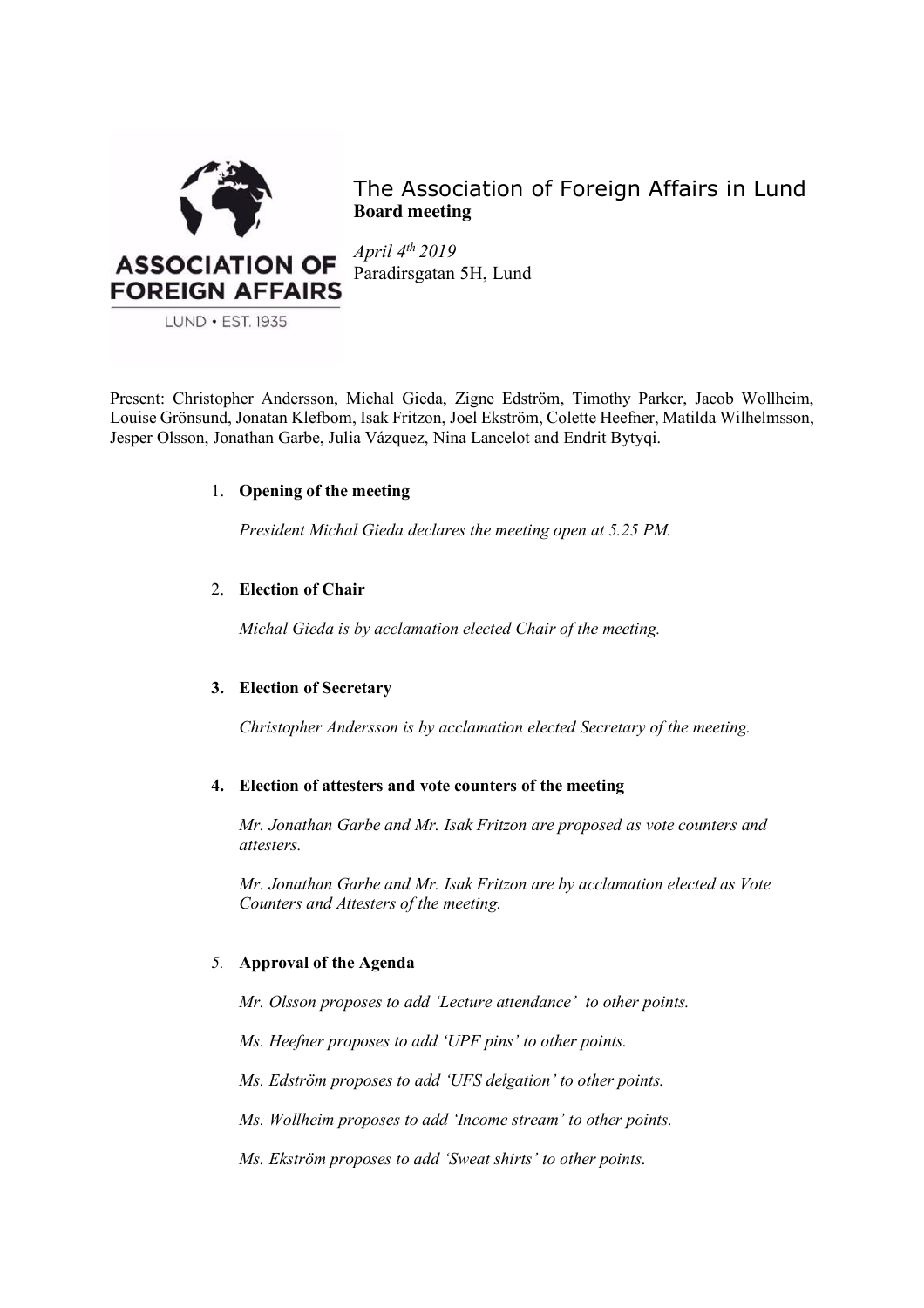*Ms. Fritzon proposes to add 'Coachhippo' to other points.* 

*The meeting agenda, with the proposed amendment, is passed by acclamation.* 

### **6. Presidium reporting**

### Presidents

*The Presidents inform that they had policy revision, and that the annual meeting is coming closer. Ms. Edström notifies that motions shall be sent in two weeks before. They will also schedule individual meetings if they want to.* 

*The Presidents also reminds the board that the kick-out is set to June 7th and that they will have a meeting with Akademiska föreningen regarding reporting to AF.* 

#### **Secretary**

*The Secretary informs that he is trying to publish protocols and tells more about the Senior Collegium.*

#### Treasurer

*Mr. Leo is not present, but Ms. Edström presents his report. Mr. Leo reports that the association is doing very well financially. There are a lot of money that needs to be spent.*

## Head of IT

*Mr. Wollheim informs about that he wants to publish some of the lecturers' slides on the website.* 

#### UFS representative

*Mr. Berggren is not present, but M. Gieda presents his report. There has been a new economic policy for UFS, that means that UPF Lund will get more money in the future. During the next UFS meeting they will discuss the motion of the upcoming annual election meeting.* 

*Mr. Berggren also informs that NCIA won Karlspriset.* 

### **7. Committee reporting**

#### Activity Committee

*The Committee recently got back from Berlin. They visited ministries, the Bundestag and more. The Heads believe that the trip was cheap. Next event the Activity Committee will hold will be a hike the coming Saturday at Söderåsen. Right now they have 32 members signed up.* 

*The Heads also notifies that the ball is coming up. Right now around 75 tickets have been sold. The toastmasters have been chosen – Ms. Colette Heefner and Isak Fritzon. They will also post a form for seating requests. Mr. Garbe will be playing the piano as the entertainment.*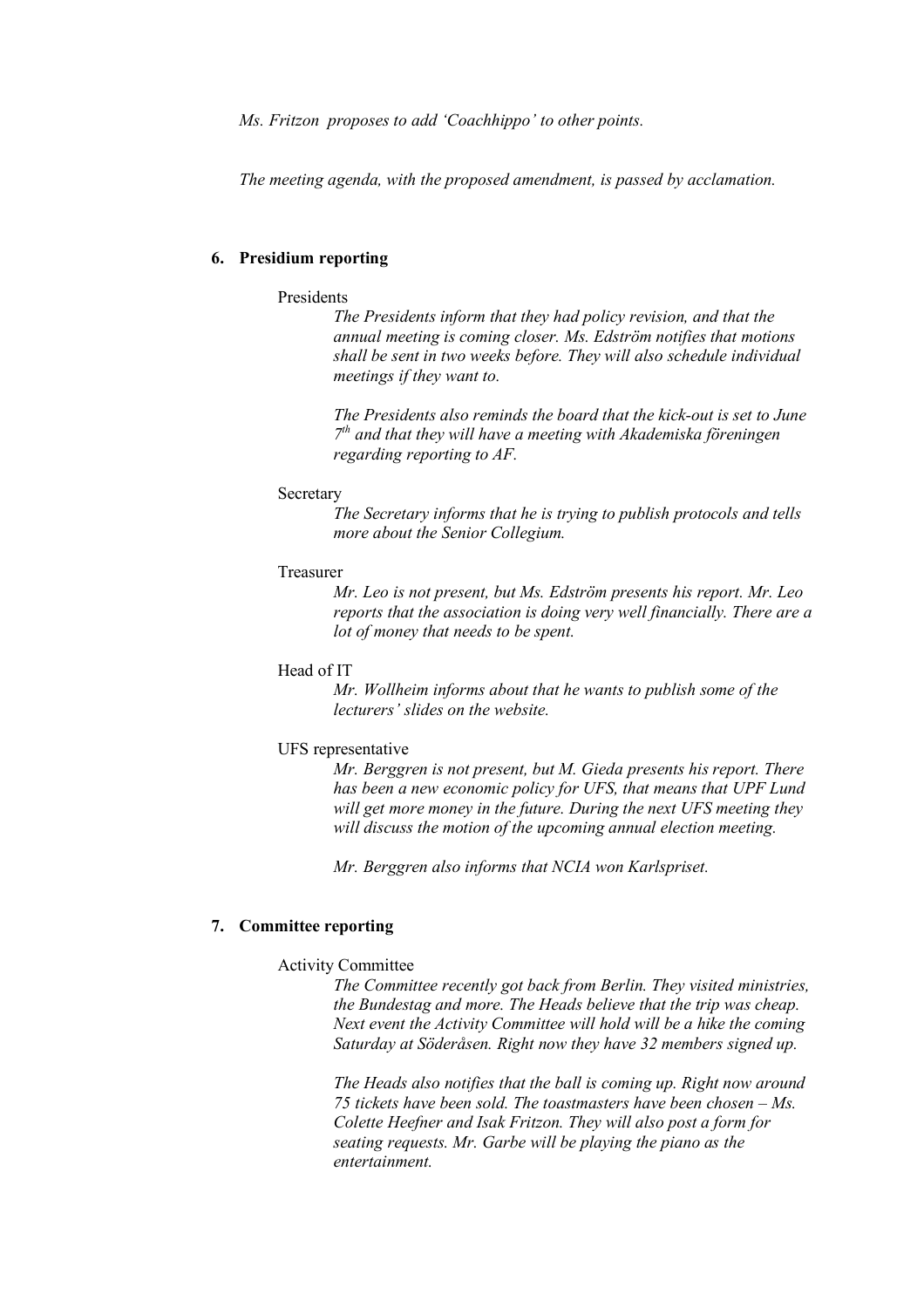### Career Committee

*Not present.* 

## Lecture Committee

*Have had some lectures since the last meeting. One meeting had the topic Brexit and brought many new members. Yesterday they started to plan for the lectures for upcoming next semester. Furthermore, the Izettle is finally working, which means that they now accept cars at the lectures.*

### Magazine Committee

*UPF received the magazine yesterday. They are examining into how the magazine can be more various.* 

#### PR Committee

*The Heads inform that they have elected a social media coordinator, Ms. Emma Rohman. This has eased the workload of Mr. Ekström and Ms. Vazques. Furthermore, the video for the annual election meeting is going well.*

#### Radio Committee

*Mr. Klefbom informs the board of 'Voices of UPF', which was held last week. 'For the next time, it would be lovely if UPF could ask, for example, our collaboration partners, if they want to participate in the Radio', Mr. Klefbom says.*

#### Travel Committee

*The travel committee is leaving for Georgia on Sunday and will be staying for a week. They will have 13 meetings throughout the trip – everything from Swedish/Georgian companies and government agencies.*

#### Webzine Committee

*Mr. Parker informs that almost all of the deadlines for this semester are booked. Many people attended the last meeting due to an April fool's joke. Also, one of webzine's writers received a job at the Economist.* 

Meeting adjourned at 6.35 PM. Meeting resumed at 6.45 PM.

### **8. Motions**

Motion about a jubilee fund (see attached file). *Secretary Andersson presents his written motion and explains the thoughts behind it.* 

*The board discusses the motion. Many board members wants to change the wording so that the money does not necessarily goes to a 'party' but could go to an 'event'.* 

*The majority of the present board agrees to change the wording from a 'party' to 'event'. Please see the new motion.*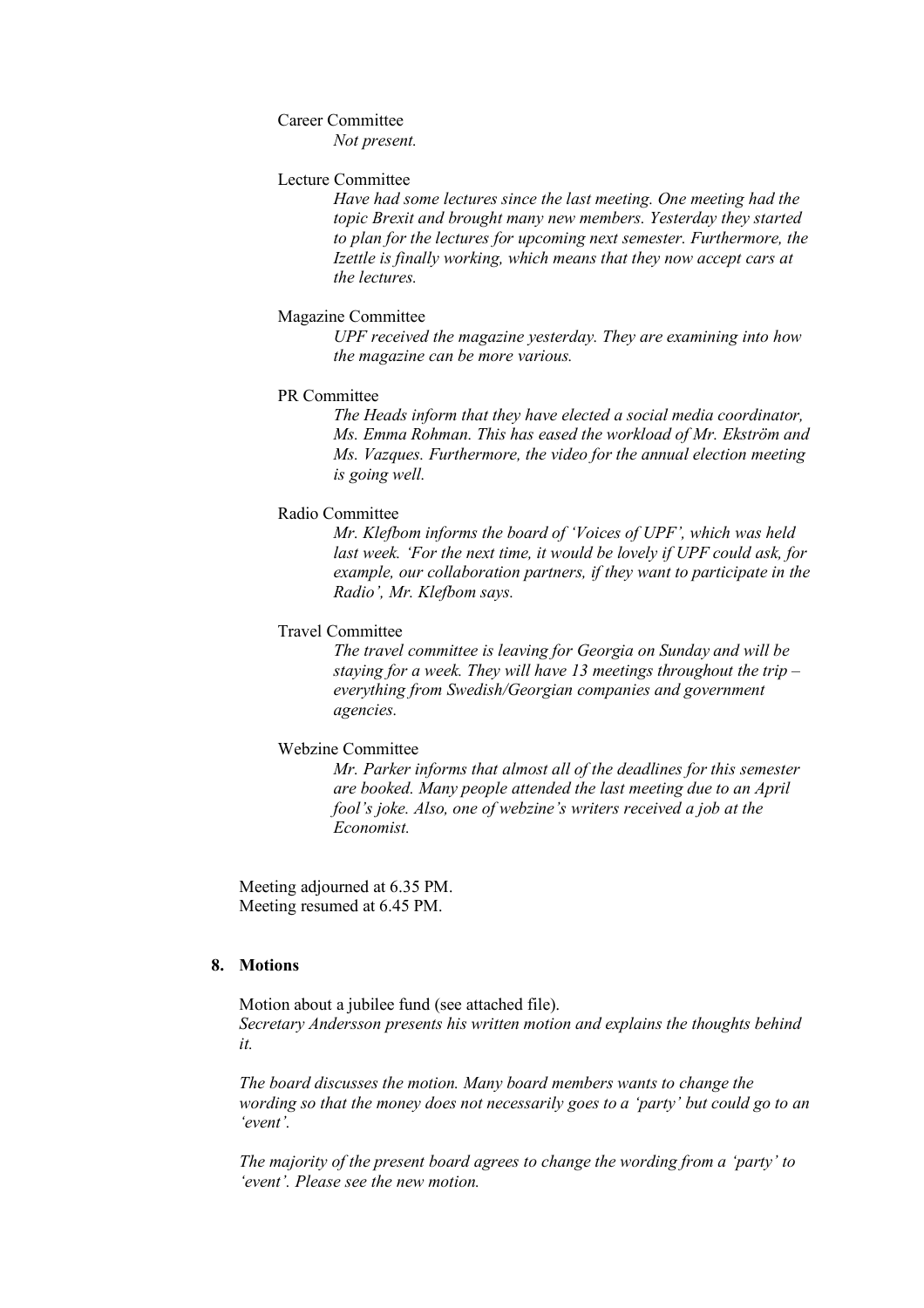*The motion with the proposes amendment receives 10 votes, out of 16 present board members, and is passed. Mr. Christopher Andersson abstains.* 

### **9. Delegate to UFS Annual Election Meeting**

*Ms. Edström informs the board that she will attend the UFS Annual Election Meeting in place of Mr. Berggren, as he will be in Sri Lanka. UPF Lund will also send one more delegate that gets his or hers expenses covered.* 

*Mr. Jacob Wollheim notifies is interest as a delegate.* 

*Mr. Fritzon proposes that the board postpones the decision as he believe Ms. Gjertsson, who is not present, might be interested. However, he calls Ms. Gjertsson.* 

*The board votes on whether to make the delegate-decision today or to postpone the decision.* 

*The board votes to make the decision today.* 

*The board elects Mr. Wollheim as a candidate to the UFS Annual Election Meeting.* 

### **10. Other points**

#### NCIA

*The board is informed that the event is live on Facebook. The tickets are not selling as much as hoped and the board therefore urged to promote the event.* 

#### Email security

*The email of President Gieda has apparently been 'hacked'. The email have been used to send emails in order to get money. The board is urged to change their passwords.* 

### Attendance at lectures

*There has been a decline of attendance to the lectures. Mr. Olsson wants a discussion on how to increase the attendance. There are proposals to have snacks, food and posters. Someone informs that there have been exam periods, which could have affected the attendances.* 

## UPF pins

*Ms. Heefner received an email to get new pins from the company who made the last year's pins. PR receives the responsibility of the pins on what to do with the plus 200 the association already have.* 

UPF sweatshirts *PR will be ordering the sweatshirts.*